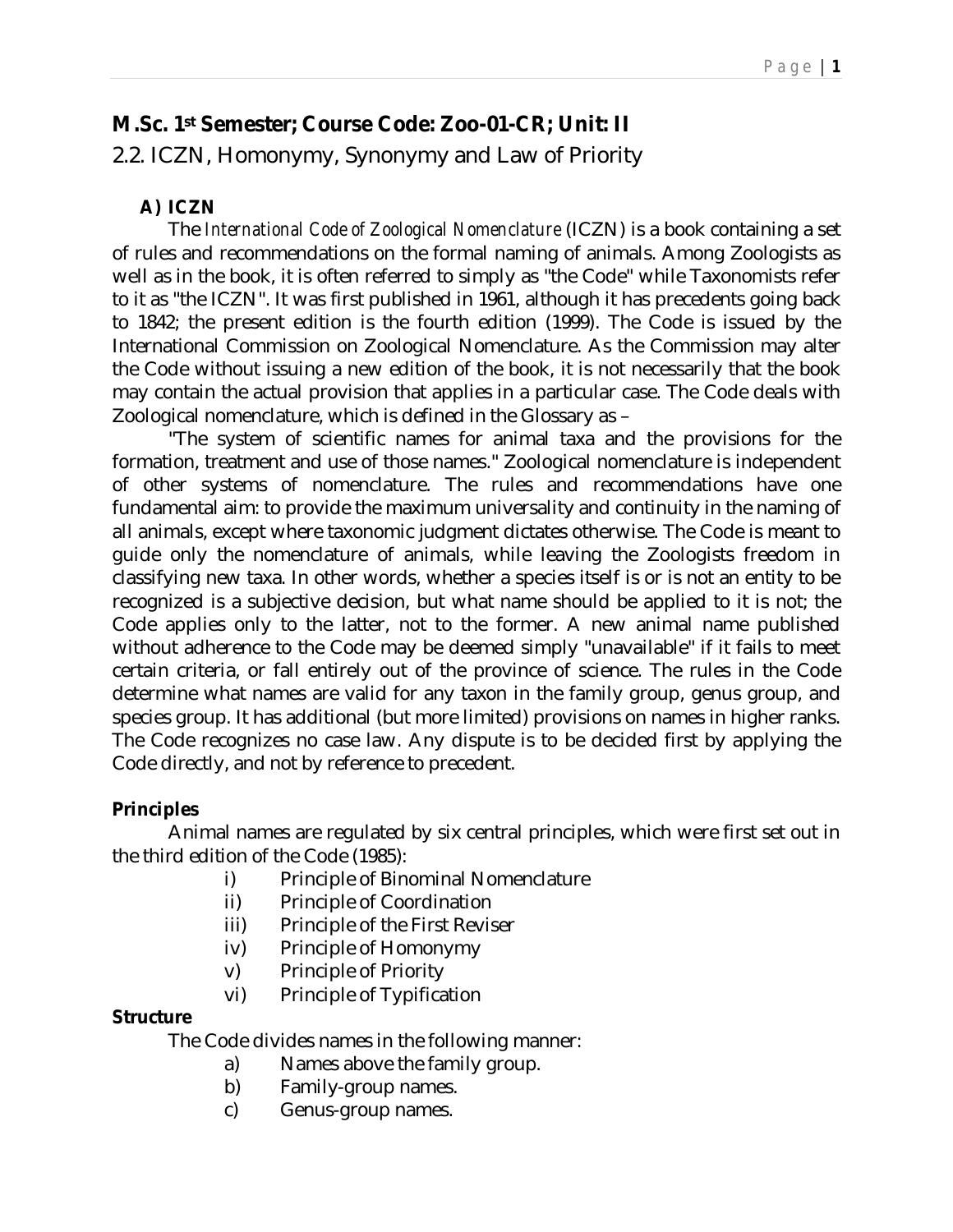#### d) Species-group names

The names above the family group are regulated only as to the requirements for publication; there is no restriction to the number of ranks and the use of names is not restricted by priority. The names in the family group, the genus group and the species group are fully regulated by the provisions in the Code. There is no limitation to the number of ranks allowed in the family group. In the genus group there are only two ranks: the genus and the subgenus. In the species group there are only two ranks: the species and the subspecies.

#### **Gender agreement**

In the species group gender agreement is of paramount importance. The name of a species is in two parts (a binomen) say, *Loxodonta africana*, and of a subspecies, in three parts (a trinomen) say *Canis lupus albus*, originally is a Latin phrase, and must be grammatically correct Latin. If the second part, the specific name or the third part, the subspecific name is adjectival in nature, its ending must agree in gender with the name of the genus. If it is a noun, or an arbitrary combination of letters, this does not apply.

For instance, the generic name *Equus* is masculine; in the name *Equus africanus* the specific name *africanus* is an adjective and its ending follows the gender of the generic name. In *Equus zebra* the specific name *zebra* is a noun, it is not correct to write *Equus zebrus*. Similarly in *Equus quagga burchellii* the subspecific name *burchellii* is a noun in the genitive of the esteemed Burchell. If a species is moved, therefore, the spelling of an ending may need to be changed. Confusion over proper Latin grammar has led to many incorrectly-formed names appearing in print. An improper automated search may fail to find all the variant spellings of a given name (e.g., the spellings *atra* and *ater* may refer to the same species). Accordingly, many laymen and some scientists object to continued adherence to this long-standing rule.

#### **Commission**

The rules in the Code are to be followed by all users of Zoological names. However, its provisions can be interpreted, waived or modified in their application to a particular case when strict adherence would cause confusion. Such exceptions are not made by an individual scientist, no matter how well-respected within his or her field, but only by the International Commission on Zoological Nomenclature, acting on behalf of all Zoologists. The Commission takes such action in response to proposals submitted to it. For example:

Carolus Linnaeus named the Domestic Cat, *Felis catus* in 1758; Johann Christian Daniel von Schreber named the Wildcat *Felis silvestris* in 1775. For taxonomists who consider these two kinds of cat to be a single species, the Principle of Priority applies which means that the species ought to be named *F. catus*, but in practice almost all biologists have used *F. silvestris*. In 2003, the Commission issued a ruling (Opinion 2027) that "conserved the usage of 17 specific names based on wild species, which are predated by or contemporary with those based on domestic forms", confirming *F. silvestris*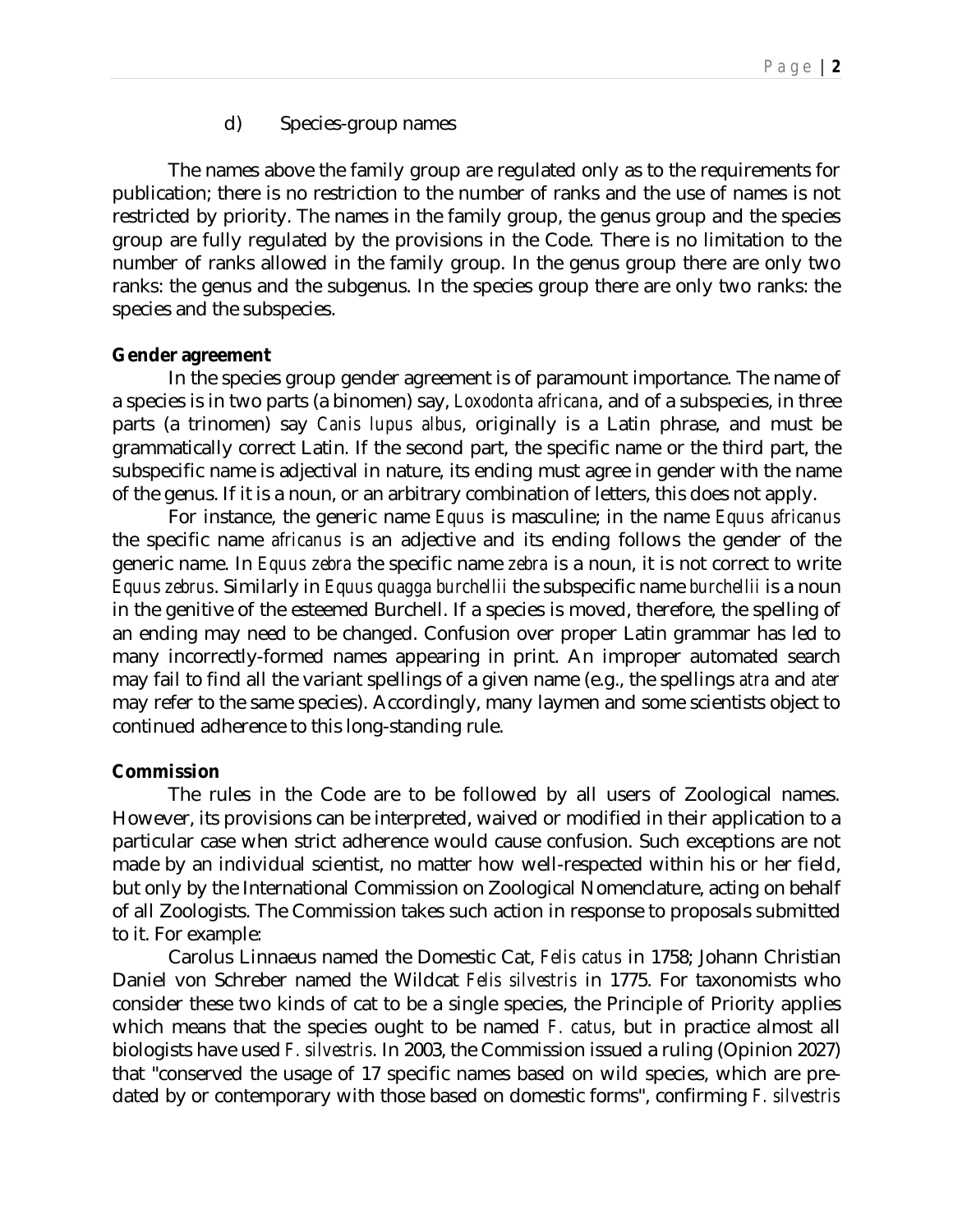for the wild cat. Taxonomists who consider the domesticated cat to be the same species as the wild cat should use *F. silvestris*; taxonomists who consider the domesticated cat a subspecies of the wild cat should use *F. silvestris catus*; taxonomists who consider the domesticated cat a separate species should use *F. catus*.

### **Principles**

#### **i) Principle of Binominal Nomenclature**

In Zoology, the Principle of Binominal Nomenclature is one of the guiding principles of the *International Code of Zoological Nomenclature*. It states that the system of nomenclature for animals is binominal nomenclature: species have a name composed of two names, a "binomen": a generic name and a specific name. No other rank can have a name composed of two names. For example *Giraffa camelopardalis*; subspecies have a name composed of three names, a "trinomen": generic name, specific name, subspecific name:

*Giraffa camelopardalis rothschildi* taxa at a rank above species have a name composed of one name, a "uninominal name" i.e. Giraffa or Giraffidae. In botanical nomenclature, the equivalent for "binominal nomenclature" is "binary nomenclature" (or sometimes "binomial nomenclature").

### **ii) Principle of Coordination**

In Zoology, the Principle of Coordination is one of the important principles of the *International Code of Zoological Nomenclature*. It states that the act of publishing a new Zoological name thereby automatically and simultaneously establishes all the corresponding names in the relevant other ranks, with the same type. For example

In the species-group, publishing the species name (the binomen) *Giraffa camelopardalis* Linnaeus, 1758 also establishes the subspecies name (the trinomen) *Giraffa camelopardalis camelopardalis* Linnaeus, 1758. The same applies to the name of a subspecies; this establishes the corresponding species name. In the genus-group, similarly, publishing the name of a genus also establishes the corresponding name of a subgenus (or vice versa): *Giraffa* Linnaeus, 1758 and *Giraffa* Linnaeus, 1758. In the family-group, publication of the name of a family, subfamily, superfamily (or any other such rank) also establishes the names in all the other ranks in the family group. Author citations for such names are the same as for the name actually published. It is immaterial if there is an actual taxon to which the automatically established name applies; if ever such a taxon is recognised, there is a name available for it.

### **iii)Principle of the First Reviser**

In Zoology, the Principle of the First Reviser is one of the guiding principles of the *International Code of Zoological Nomenclature*. It supplements the Principle of Priority, which states that the first published name takes precedence. The Principle of the First Reviser deals with situations that cannot be resolved by priority, namely where there are two or more items that have the same date of publication (or the same year of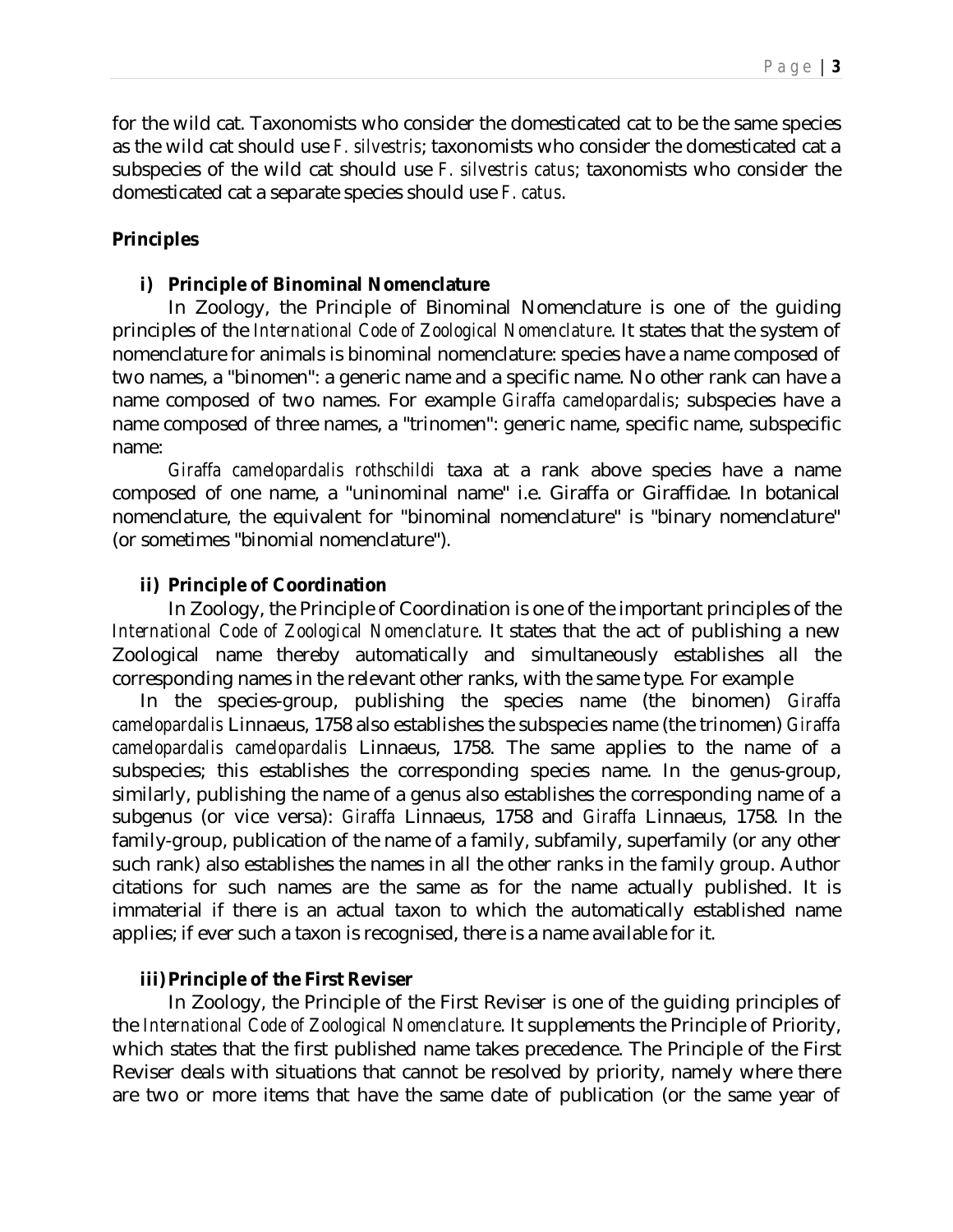publication when no details are known). These items may be two or more different names for the same taxon, two or more names with the same spelling used for different taxa, two or more different spellings of a particular name, etc. In such cases the first subsequent author who deals with the matter, makes a choice and publishes the decision in the required manner, the First Reviser, is to be followed. [Art. 24.2].

#### **iv) Principle of Homonymy**

In Zoology, the Principle of Homonymy is one of the guiding principles of the *International Code of Zoological Nomenclature*. It states that any one name, in one particular spelling, may be used only once (within its group). This will be the firstpublished name; any later name with the same spelling (a homonym) is barred from being used. The Principles of Priority and the First Reviser apply here. For family-group names the termination (which is rank-bound) is not taken into account. In 1777 Johann Reinhold Forster published the name *Echidna* for a genus of moray eels. This meant that when Georges Cuvier proposed to use this name *Echidna* in 1797 for the spiny anteater he created a junior homonym. Later, in 1811, Johann Karl Wilhelm Illiger published the name *Tachyglossus*, as a replacement name, or *nomen novum*, and this is considered to be the valid name for the spiny anteater.

### **v) Principle of Priority**

In Zoology, the scientific study of animals, the Principle of Priority is one of the guiding principles of the *International Code of Zoological Nomenclature*, defined by Article 23. It states that the correct formal scientific name for an animal taxon, the name that is to be used, called the valid name, is the oldest available name that applies to it. There are exceptions; another name may be given precedence by any provision of the Code or by any ruling of the Commission. It is the fundamental guiding precept that preserves the stability of Zoological nomenclature. It was first formulated in 1842 by a committee appointed by the British Association to consider the rules of Zoological nomenclature; the committee's report was written by Hugh Edwin Strickland. In 1855, John Edward Gray published the name *Antilocapra anteflexa* for a new species of pronghorn, based on a pair of horns. However, it is now thought that his specimen belonged to an unusual individual of an existing species, *Antilocapra americana*, with a name published by George Ord in 1815. The older name, by Ord, takes priority; with *Antilocapra anteflexa* becoming a junior synonym. In 1856, Johann Jakob Kaup published the name *Leptocephalus brevirostris* for a new species of eel. However, it was realized in 1893 that the organism described by Kaup was in fact the juvenile form of the European eel. The European eel was named *Muraena anguilla* by Carolus Linnaeus in 1758 and moved to the genus *Anguilla* by Franz Paula von Schrank in 1798. So *Anguilla anguilla* is now the valid name for the species, and *Leptocephalus brevirostris* is considered a junior synonym.

The Common Chimpanzee was named *Simia troglodytes* by Johann Friedrich Blumenbach; when Lorenz Oken moved it to the new genus *Pan* in 1816, the specific name *troglodytes* had priority over any newly to be coined specific name, so the valid name is now *Pan troglodytes* (Blumenbach, 1775). Two species of Madagascar snake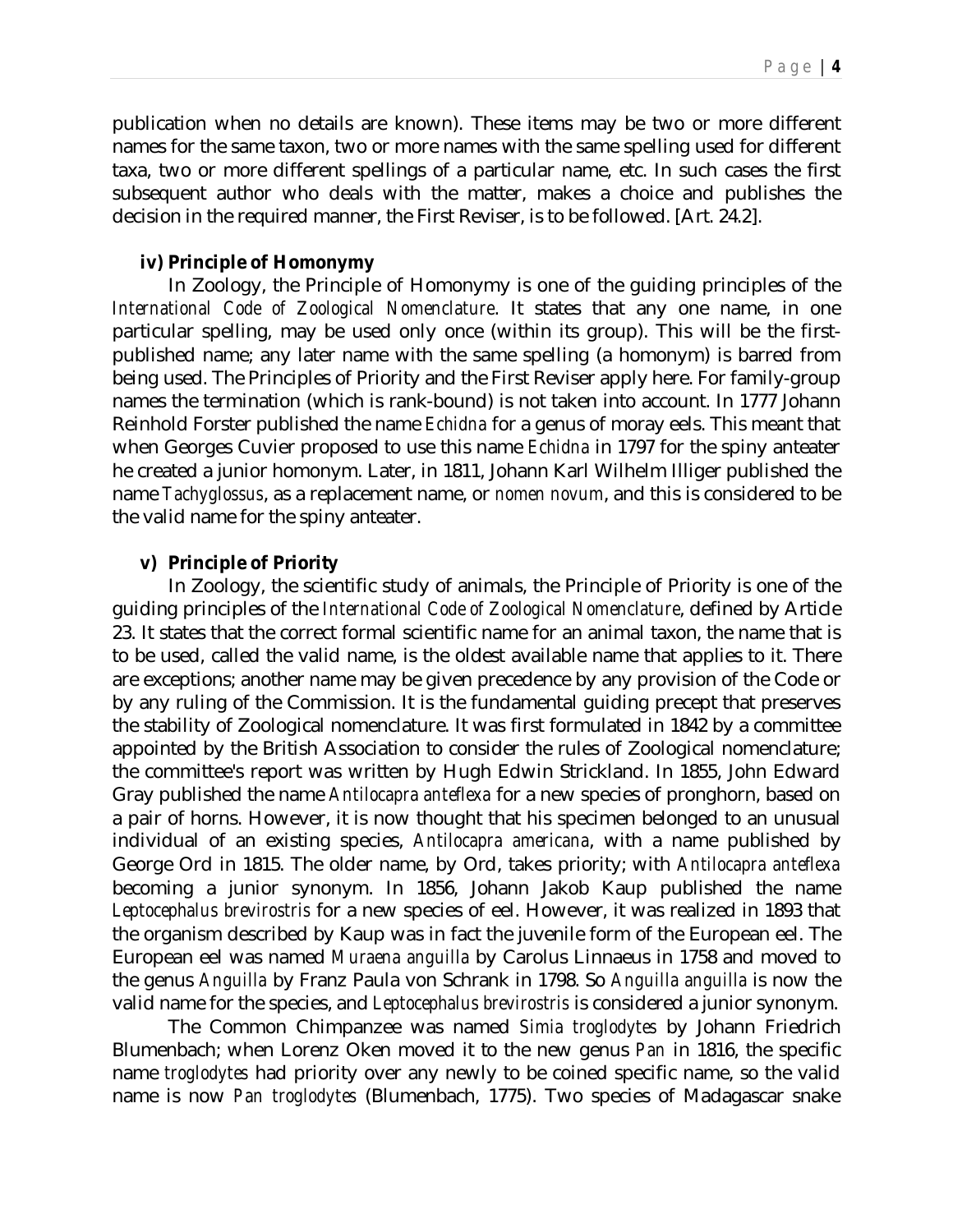were initially given the names *Pelophilus madagascariensis* Duméril & Bibron, 1844 and *Xiphosoma madagascariensis* Duméril & Bibron, 1844. The former was moved to the genus *Boa* in 1893 by George Albert Boulenger, resulting in the name *Boa madagascariensis* (Duméril & Bibron, 1844). This meant that when in 1991 Arnold G. Kluge of the Museum of Zoology at the University of Michigan moved *Xiphosoma madagascariensis* to the genus *Boa* as well, it could not have the name *Boa madagascariensis*. So Kluge gave the species the name *Boa manditra*.

#### **vi) Principle of Typification**

In Zoology, the Principle of Typification is one of the guiding principles of the *International Code of Zoological Nomenclature*. It states that any named taxon, in the family group, genus group or species group, has or should have a name-bearing type which allows the application of the name of the taxon to be objectively applied. The type does not define the taxon; this is done by a taxonomist, and an indefinite number of competing definitions can exist, side by side. Rather, a type is a point of reference; a name has a type, and a taxonomist having defined his taxon, can make inventory with existing types fall within the scope of his taxon. He or she can then use the rules in the Code to determine the valid name for the taxon.

#### **Preamble**

The International Code of Zoological Nomenclature is the system of rules and recommendations originally adopted by the International Congresses of Zoology and, since 1973, by the International Union of Biological Sciences (IUBS). The objects of the Code are to promote stability and universality in the scientific names of animals and to ensure that the name of each taxon is unique and distinct. All its provisions and recommendations are subservient to those ends and none restricts the freedom of taxonomic thought or actions. Priority of publication is a basic principle of Zoological nomenclature; however, under conditions prescribed in the Code its application may be modified to conserve a long-accepted name in its accustomed meaning. When stability of nomenclature is threatened in an individual case, the strict application of the Code may under specified conditions be suspended by the International Commission on Zoological Nomenclature. Precision and consistency in the use of terms are essential to a code of nomenclature. The meanings given to terms used in this Code are those shown in the Glossary. Both this Preamble and the Glossary are integral parts of the Code's provisions. The International Commission on Zoological Nomenclature is the author of the Code.

In Zoological nomenclature, the valid name of a taxon is the Zoological name that is to be used for that taxon following the rules in the International Code of Zoological Nomenclature (ICZN). In other words, a valid name is the correct Zoological name of a taxon while an invalid name is a name that violates the rules of the ICZN. An invalid name is not considered to be a correct scientific name for a taxon and are divided into: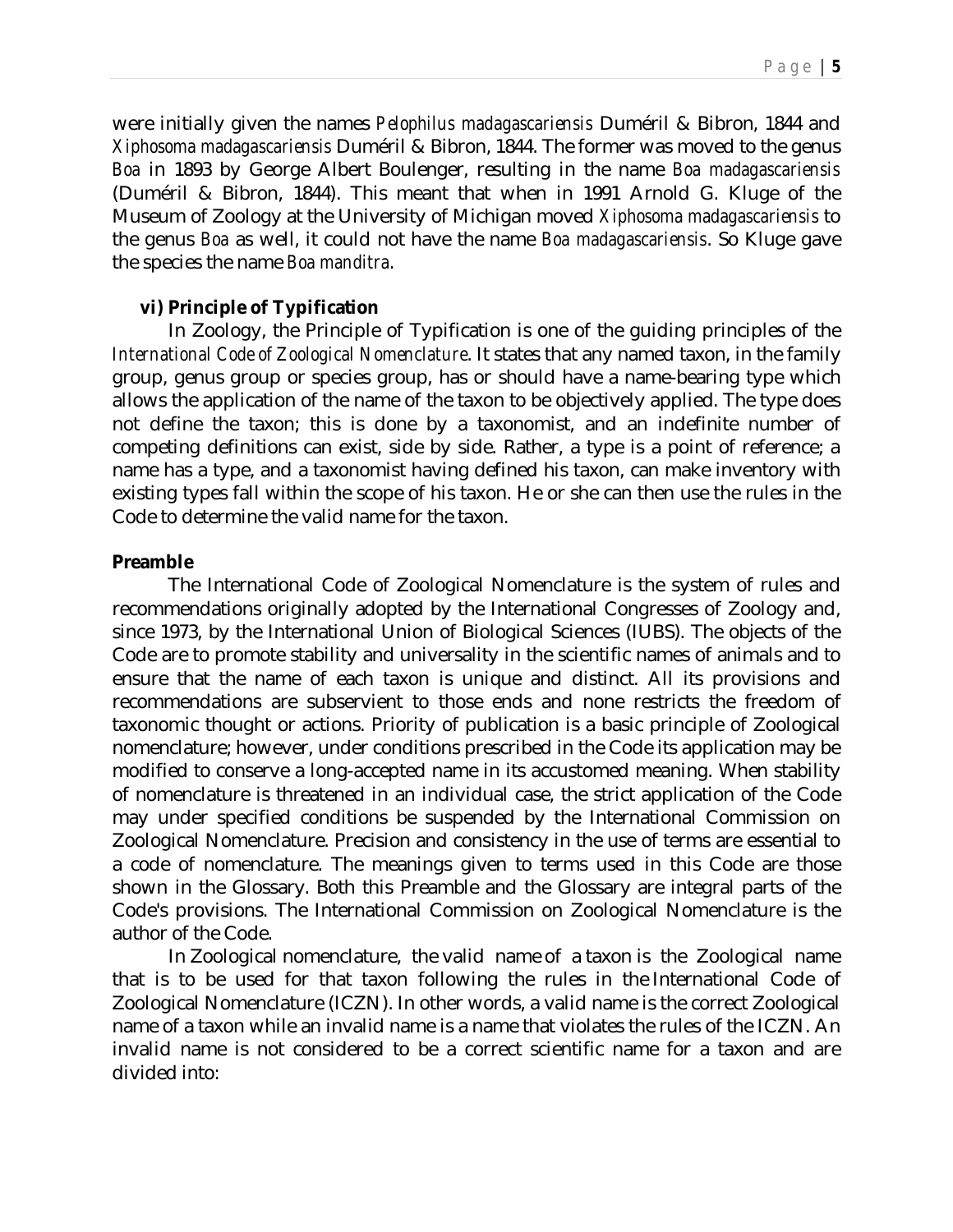- **Subjectively invalid names** Names that have been rendered invalid by individual scientific judgement or opinion. Taxonomists may differ in their opinion and names considered invalid by one researcher, can be accepted as valid by another; thus they are still potentially valid names. It includes:
- **.** Junior subjective synonyms synonyms described from different types previously described as separate taxa.
- **Junior secondary homonyms** species synonyms arising from merging two taxonomic groups previously considered separate. In this case, the taxa are separate species, but by chance, had the same specific name resulting in homonymy when their generic names are synonymized.
- **Conditionally suppressed names -** are special cases where a name which would otherwise have been valid has been petitioned for suppression by the International Commission on Zoological Nomenclature. This is usually because the junior synonym (the later name) has wider common usage than the senior synonym (the older name).
- **Objectively invalid names -** Names that have been rendered invalid for factual reasons. These names are universally accepted as invalid and not merely a matter of individual opinion as is the case with subjectively invalid names. It includes:
- **Junior objective synonyms -** names describing a taxon (the junior synonym) that have already been described by another name earlier (the senior synonym). ICZN follows the Principle of Priority, in which the oldest available name is applied in preference to newer names where possible.
- **Junior homonyms** in the family and genus group names of families and genera which have the same spelling but refer to different taxa.
- **Junior primary homonyms** in a species group species synonyms resulting from two different organisms being originally described with the same name spelled in the same way. Compare with the previously discussed junior secondary homonyms.
- **Completely suppressed names -** are special cases where a name is completely suppressed by the International Commission of Zoological Nomenclature. It is treated as if it had never been published and is never to be used, regardless of actual availability.
- **Partially suppressed names -** are special cases where a name is partially suppressed by the International Commission on Zoological Nomenclature. Unlike completely suppressed names, partially suppressed names are still acknowledged as having been published but is used only for the purpose of homonymy, not priority.

### **Contrast to botany**

Under the International Code of Nomenclature for algae, fungi, and plants, the term validly published name has a different meaning that corresponds to Zoology's available name. The botanical equivalent of Zoological term "valid name" is correct name.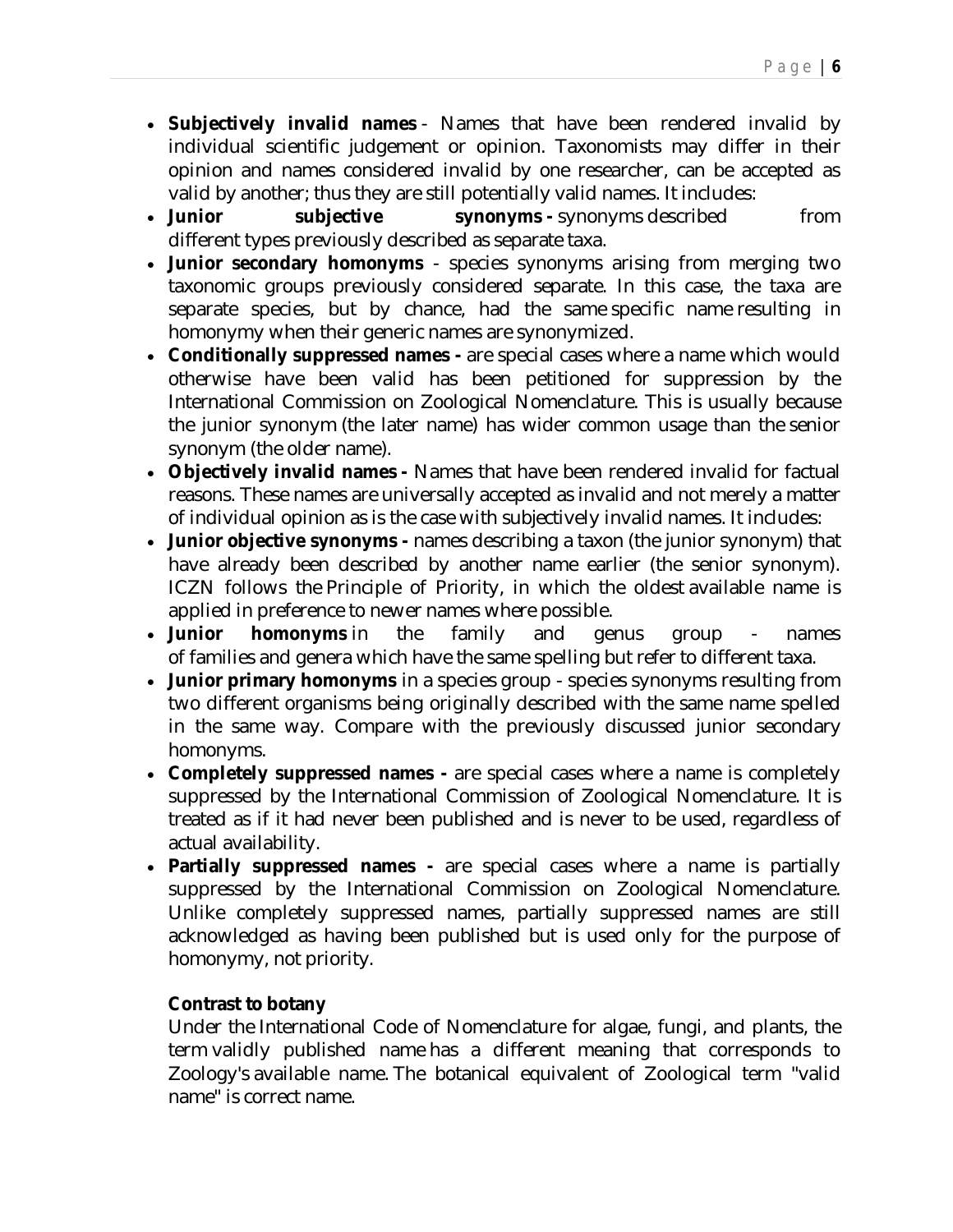### **B) HOMONYMY**

This basic principle refers to the application of the same name to different taxa. The codes of nomenclature state that no two names above the species-group level may be the same in Zoology or Botany, although names may be duplicated between the two fields. Homonyms are of different types:

**Senior homonyms**: The available name on the basis of priority that is as per the year of publication.

- **Junior homonyms**: A preoccupied name (not in use) on the basis of priority or by a ruling by a nomenclatorial body.
- **Primary homonyms**: In a species-group (species, subspecies, etc.) these are names that are the same and were proposed in the same genus-group taxon. The junior homonym must always be replaced either by a new name or a junior synonym (if one exists). Example: *Cottus pygmaeus* & pygmy sculpin. This species was described and later it was discovered that this name was already preoccupied by an old description of a *Cottus* from the Old World which means it is a primary homonym. A new name for the pygmy sculpin is currently being described.
- **Secondary Homonyms**: These are species that are placed in the same genus subsequent to their publication and they have the same specific epithets. The senior secondary homonym is the older of the two names. An alternative name will have to be provided either through description or junior synonyms for the junior homonym.

### **Example:**

### *Cyprinella garmani* **(Jordan)**

### **gibbous shiner**

*Notropis garmani* Jordan, 1885 [Substitute name for preoccupied *rubripinna* Garman, 1881]

*Cyprinella rubripinna* Garman, 1881 [Original description; Type locality: Lago del Muerto, near Parras, Coahuila, Mexico].

### **Articles 52 – 60 deals with homonymy**

### **Article 52. Homonymy**

Identity in the spelling of names denoting species group taxa, genus group or within the family group taxa.

### **Article 53. Law of homonymy**

Junior homonym of an available name to be rejected and replaced **Article 54. Names that do not enter into homonymy**

- i. Names that are unavailable in the meaning of the code
- ii. Names that have never been used for a taxon in the animal kingdom
- iii. Names that are excluded from Zoological nomenclature viz. Subgenus and Infrasubspecies
- iv. Incorrect spellings, both original and subsequent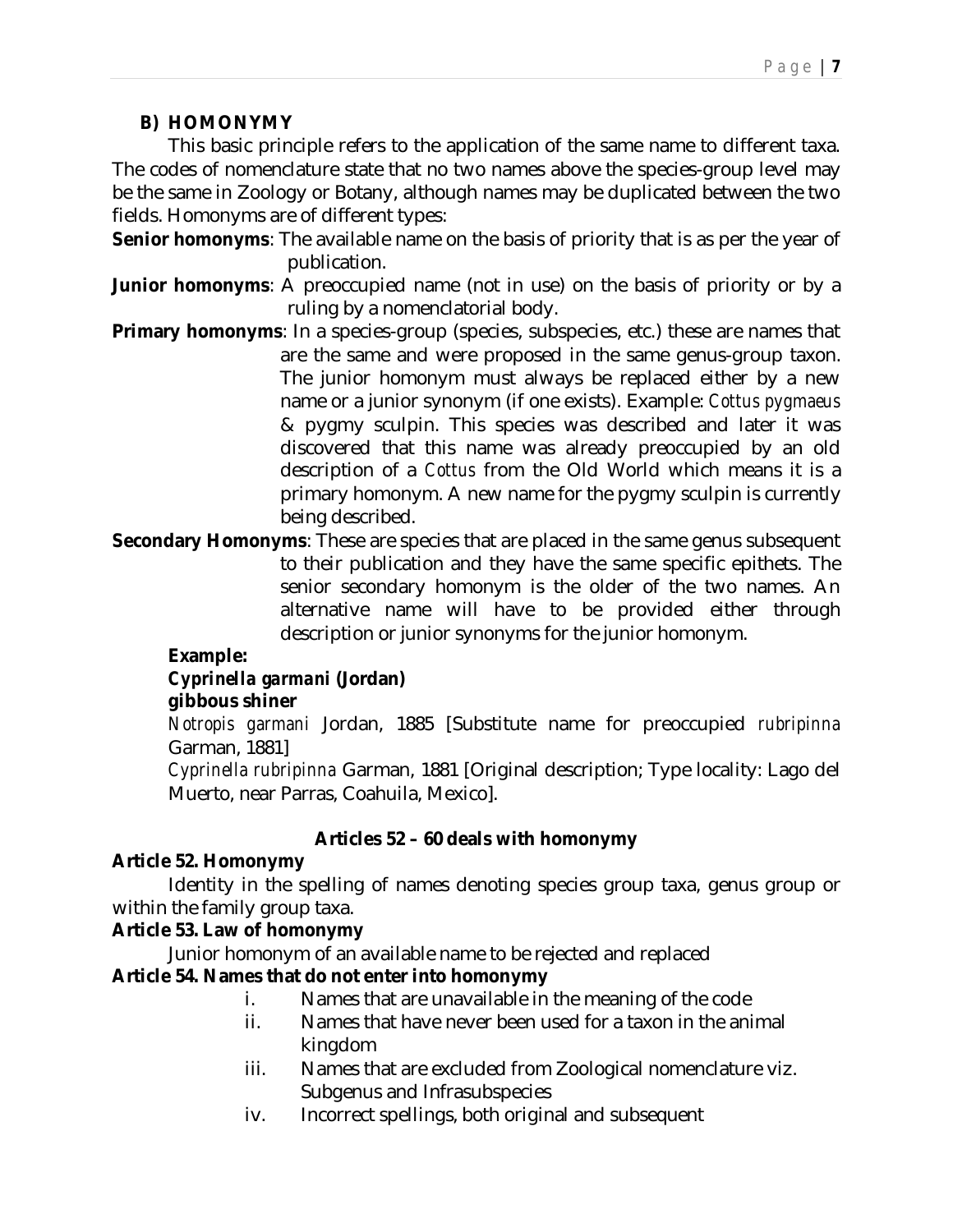### **Article 55. Family group names**

- a) Two generic names, *Merope* (Insecta) and *Merops* (Aves), each resulted in the family name Meropidae. To avoid the homonymy, the commission ruled the *Merope* should form the family name Meropeidae.
- b) Homonymy from incorrect spelling is not to be rejected e.g. Psilopinae Cresson, 1925 based on *Psilopa* Fallen , is not to be rejected as a homonymy of Psilopinae Schiner, 1868 which was based on *Psilopus* Meigen and should have been written as Psilopodinae.

### **Article 56. Genus group names**

**a) One letter difference**

Two genera of Diptera, *Microchaetina* Wulp, 1891 and *Microchaetona* Townsend, 1919 are not homonyms

**b) Name endings in –ites, -ytes, or –ithes given to fossils** e.g. generic names *Pectinites* and *Tellinites* Schlotheum, 1813 given to fossil shells were thought to belong to recent genera *Pectin* Muller, 1767 and *Tellina* Linnaeus, 1758 are available only for the purpose of law of homonymy.

### **c) Precedence of genus over subgenus:**

Of the two homonymous genus group names of identical dates, one proposed for a genus takes precedence over the one proposed for a subgenus. **Article 57. Species group names:** the law of homonymy applies to species group names which are originally published in or later brought together in the same genus e.g.,

*A-us intermedius* Pavlov

*A-us intermedius* Dupont

*A-us albus intermedius* LBlack

*A-us concolor intermedius* Schmidt

- **a) Subgeneric names.** The presence of subgeneric names does not affect homonymy between species group names within the same genus
- **b) Differences in spellings**
- **c) Precedence of species over subspecies**

### **Article 58. Variable spellings**

Following with only variable difference are considered homonyms:

- a) Use of **ae, oe or e** e.g. *caeruleus*, *coeruleus* and *ceruleus*
- b) Use of **ei, i, y** eg., *cheiropus*, *chiropus*, *chyropus*
- c) Use of **c or k** e.g., *microdon*, *mikrodon*
- d) Use of single or double consonants e.g., *littoralis* and *litoralis*
- e) Presence of **c** before **t** e.g., *auctumnalis* and *autumnalis*
- f) Use of **f** or **ph** eg., *sulphureus* and *sulfurous*

# **Article 59. Concerns with primary and secondary homonymy**

# **Article 60. Replacement of rejected names**

- a) A rejected homonym must be replaced by an existing available name or for the lack of such a name by a new name
- b) If the junior homonym has one or more available synonyms, the oldest of these synonyms with its own authorship and date must be adapted.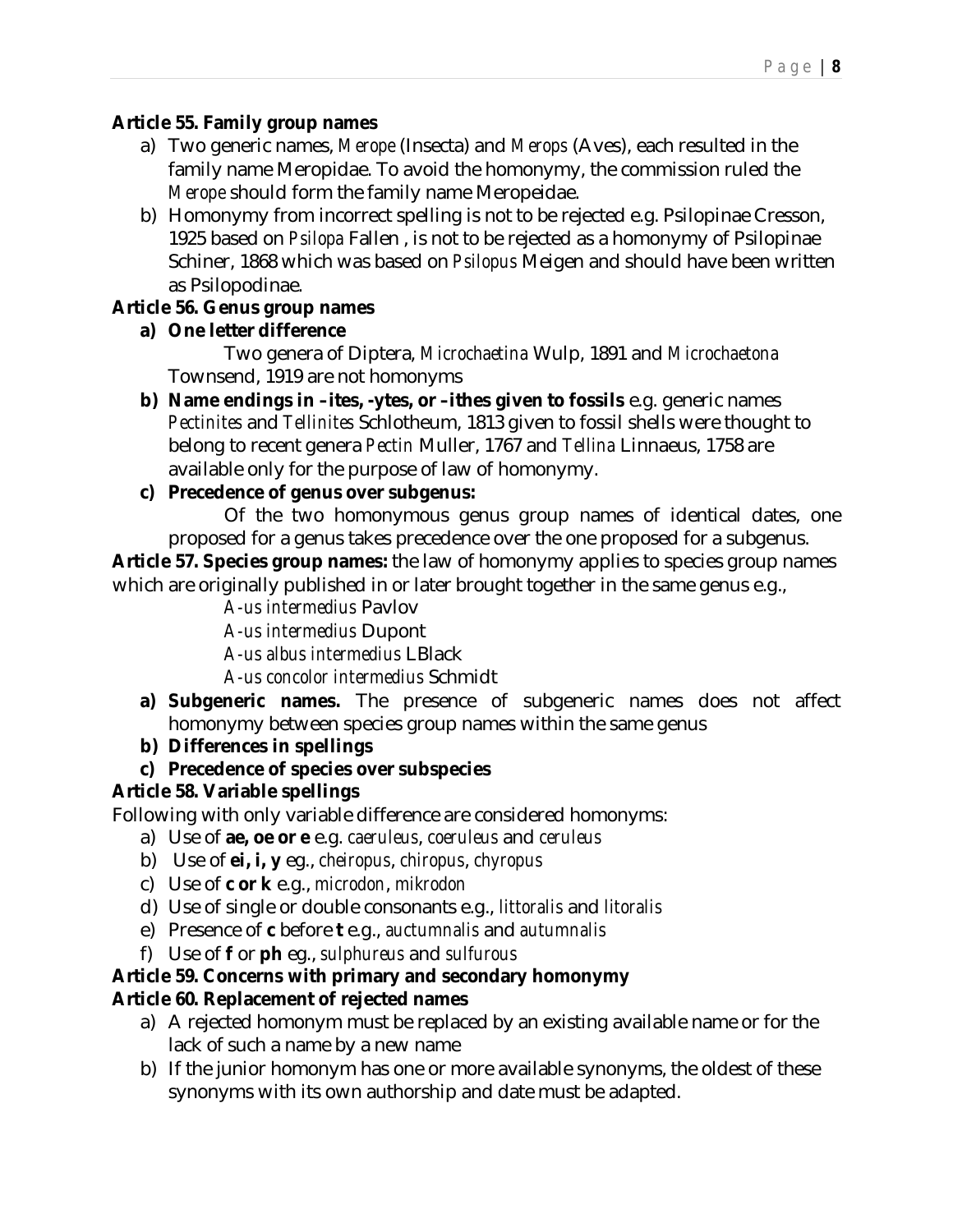#### **C) SYNONYMY**

In scientific nomenclature, a **synonym** is a scientific name that applies to a taxon that goes by a different scientific name, although Zoologists use the term somewhat differently. For example, Linnaeus was the first to give a scientific name (under the currently used system of scientific nomenclature) to the Norway spruce, which he called *Pinus abies*. This name is no longer in use: it is now a synonym of the current scientific name which is *Picea abies*.

Unlike synonyms in other contexts, in taxonomy a synonym is not interchangeable with the name of which it is a synonym. In taxonomy, synonyms are not equals, but have a different status. For any taxon with a particular circumscription, position, and rank, only one scientific name is considered to be the correct one at any given time (this correct name is to be determined by applying the relevant code of nomenclature). A synonym is always the synonym of a different scientific name and cannot exist in isolation. Given that the correct name of a taxon depends on the taxonomic viewpoint used (resulting in a particular circumscription, position and rank) a name that is one taxonomist's synonym may be another taxonomist's correct name (and *vice versa*). Synonyms may arise whenever the same taxon is described and named more than once, independently. They may also arise when existing taxa are changed, as when two taxa are joined to become one, a species is moved to a different genus, a variety is moved to a different species, etc.

To the general user of scientific names, in fields such as agriculture, horticulture, ecology, general science, etc., a synonym is a name that was previously used as the correct scientific name (in handbooks and similar sources) but which has been displaced by another scientific name, which is now regarded as correct. Thus Oxford Dictionaries Online defines the term as "a taxonomic name which has the same application as another, especially one which has been superseded and is no longer valid." In handbooks and general texts, it is useful to have synonyms mentioned as such after the current scientific name, so as to avoid confusion. For example, if the much advertised name change should go through and the scientific name of the fruit fly were changed to *Sophophora melanogaster*, it would be very helpful if any mention of this name was accompanied by "(syn. *Drosophila melanogaster*)". Or to give another example, a mention of the name *Apatosaurus* is much helped by the addition "(syn. *Brontosaurus*)". Synonyms used in this way may not always meet the strict definitions of the term "synonym" in the formal rules of nomenclature which govern scientific names .

Changes of scientific name have two causes: they may be taxonomic or nomenclatural. A name change may be caused by changes in the circumscription, position or rank of a taxon, representing a change in taxonomic, scientific insight (as would be the case for the fruit fly, mentioned above). A name change may be due to purely nomenclatural reasons, that is, based on the rules of nomenclature; as for example when an older name is (re)discovered which has priority over the current name. Speaking in general, name changes for nomenclatural reasons have become less frequent over time as the rules of nomenclature allow for names to be conserved, so as to promote stability of scientific names.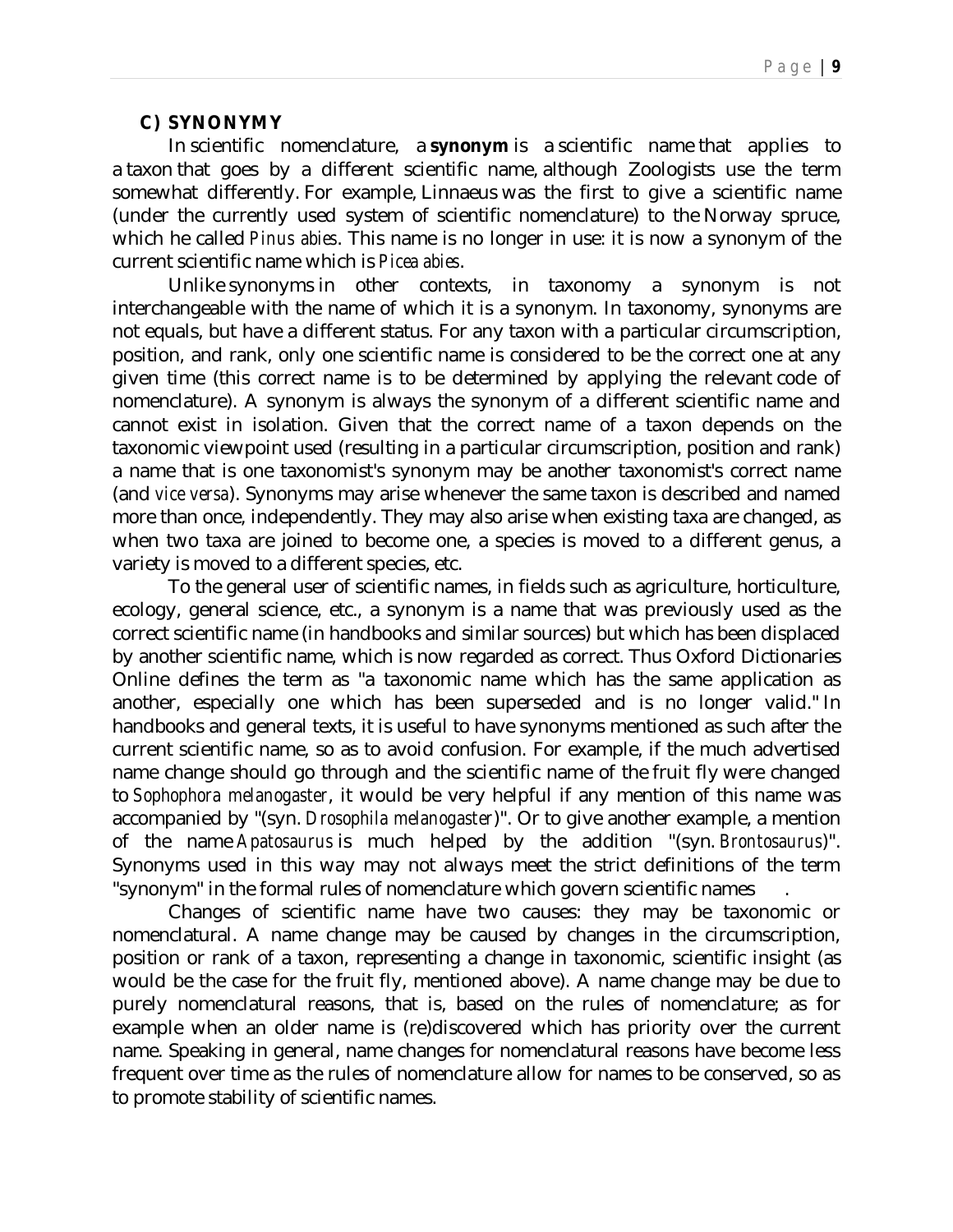

The Latin *Caudata* and Greek *Urodela* both mean "tailed" and have been used as a scientific name at the rank of order for the salamanders (as opposed to the tailless frogs). Thus they are synonyms.

In Zoological nomenclature, codified in the *International Code of Zoological Nomenclature*, synonyms are different scientific names of the same rank that pertain to the same taxon, for example two names for the same species. The earliest such name is called the **senior synonym**, while the later name is the **junior synonym**. One basic principle of Zoological nomenclature is that the earliest correctly published (and thus available) name, the senior synonym, takes precedence and must be used for the taxon, if no other restrictions interfere. Synonyms are important because if the earliest name cannot be used (for example because the same spelling had previously been used for a name established for another taxon), then the next available junior synonym must be used for the taxon.

**Objective synonyms** refer to taxa with the same type and same rank (more or less the same taxon, although circumscription may vary, even widely). This may be species-group taxa of the same rank with the same type specimen, genus-group taxa of the same rank with the same type species or if their type species are themselves objective synonyms, of family-group taxa with the same type genus, etc. In the case of **subjective synonyms** there is no such shared type, so the synonymy is open to taxonomic judgement, meaning that there is room for debate: one researcher might consider the two (or more) types to refer to one and the same taxon, another might consider them to belong to different taxa. For example, John Edward Gray published the name *Antilocapra anteflexa* in 1855 for a species of pronghorn, based on a pair of horns. However, it is now commonly accepted that his specimen was an unusual individual of the species *Antilocapra americana* published by George Ord in 1815. Ord's name thus takes precedence, with Antilocapra anteflexa being a junior subjective synonym.

Objective synonyms are common at the level of genera, because for various reasons two genera may contain the same type species; these are objective synonyms. In many cases researchers established new generic names because they thought this was necessary or did not know that others had previously established another genus for the same group of species. An example is the genus *Pomatia* Beck, 1837, which was established for a group of terrestrial snails containing as its type species the Burgundy or Roman snail *Helix pomatia* – since *Helix pomatia* was already the type species for the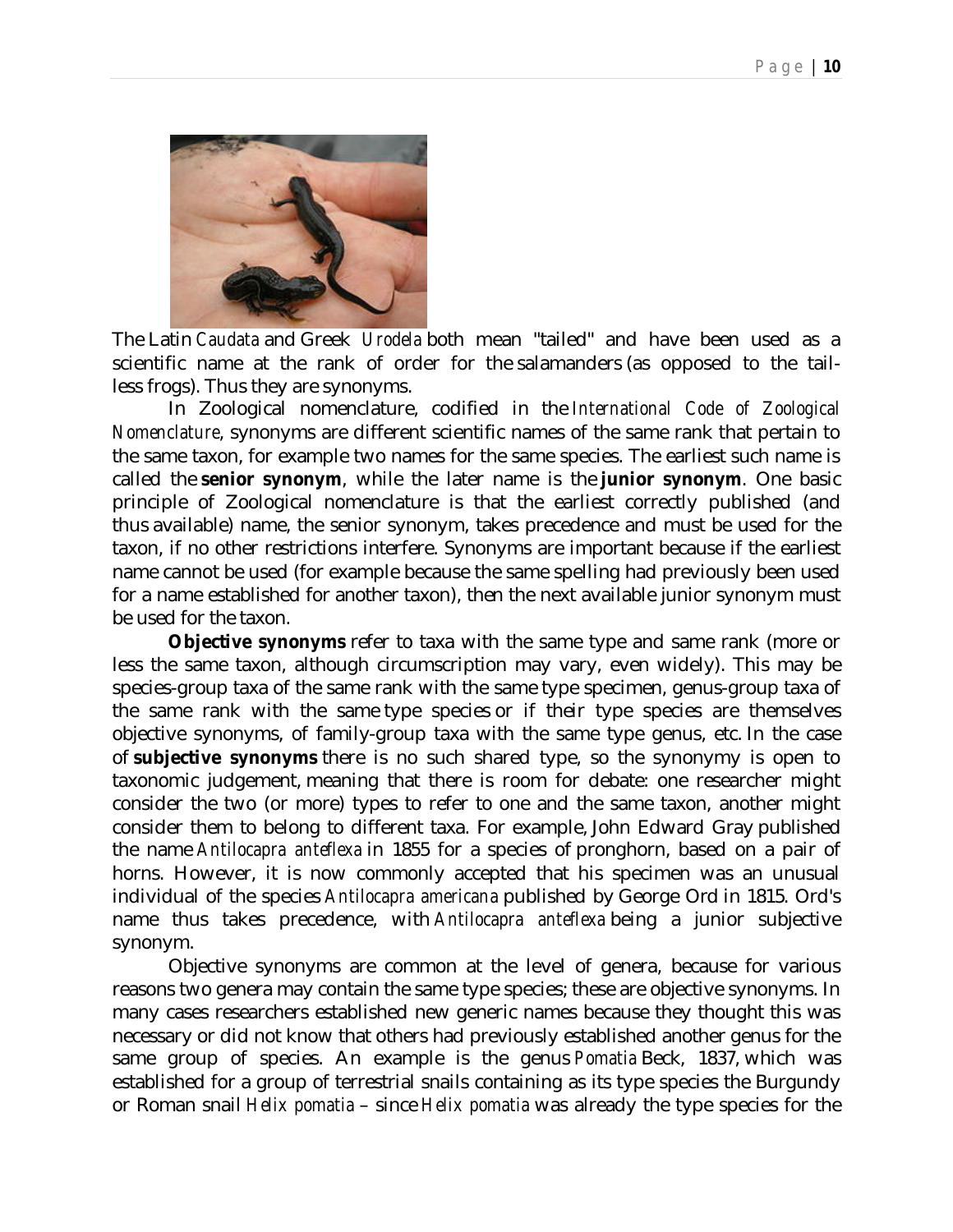genus *Helix* Linnaeus, 1758, the genus *Pomatia* was an objective synonym (and useless). At the same occasion *Helix* is also a synonym of *Pomatia*, but it is older and so it has precedence. At the species level, subjective synonyms are common because of an unexpectedly large range of variation in a species, or simple ignorance about an earlier description, may lead a biologist to describe a newly discovered specimen as a new species. A common reason for objective synonyms at this level is the creation of a replacement name.

It is possible for a junior synonym to be given precedence over a senior synonym, primarily when the senior name has not been used since 1899, and the junior name is in common use. The older name may be declared to be a *nomen oblitum*, and the junior name declared a *nomen protectum*. This rule exists primarily to prevent the confusion that would result if a well-known name, with a large accompanying body of literature, were to be replaced by a completely unfamiliar name. An example is the European land snail *Petasina edentula* (Draparnaud, 1805). In 2002, researchers found that an older name *Helix depilata* Draparnaud, 1801 referred to the same species, but this name had never been used after 1899 and was fixed as a *nomen oblitum* under this rule by Falkner *et al*. 2002. Such a reversal of precedence is also possible if the senior synonym was established after 1900, but only if theInternational Commission on Zoological Nomenclature (ICZN) approves an application. For example, the scientific name of the red imported fire ant, *Solenopsis invicta* was published by Buren in 1972, who did not know that this species was first named *Solenopsis saevissima wagneri* by Santschi in 1916; as there were thousands of publications using the name *invicta*before anyone discovered the synonymy, the ICZN, in 2001, ruled that *invicta* would be given precedence over *wagneri*.

To qualify as a synonym in zoology, a name must be properly published in accordance with the rules. Manuscript names and names that were mentioned without any description (*nomina nuda*) are not considered as synonyms in zoological nomenclature. In botanical nomenclature, a synonym is a name that is not correct for the circumscription, position, and rank of the taxon as considered in the particular botanical publication. It is always "a synonym of the correct scientific name", but which name is correct depends on the taxonomic opinion of the author. In botany the various kinds of synonyms are:

 Homotypic, or nomenclatural, synonyms (sometimes indicated by ≡) have the same type (specimen) and the same taxonomic rank. The Linnaean name *Pinus abies* L. has the same type as *Picea abies* (L.) H.Karst. When *Picea* is taken to be the correct genus for this species (there is almost complete consensus on that), *Pinus abies* is a homotypic synonym of *Picea abies*. However, if the species were considered to belong to *Pinus* (now unlikely) the relationship would be reversed and *Picea abies* would become a homotypic synonym of *Pinus abies*. A homotypic synonym need not share an epithet or name with the correct name; what matters is that it shares the type. For example, the name*Taraxacum officinale* for a species of dandelion has the same type as *Leontodon taraxacum* L. The latter is a homotypic synonym of *Taraxacum officinale* Wigg.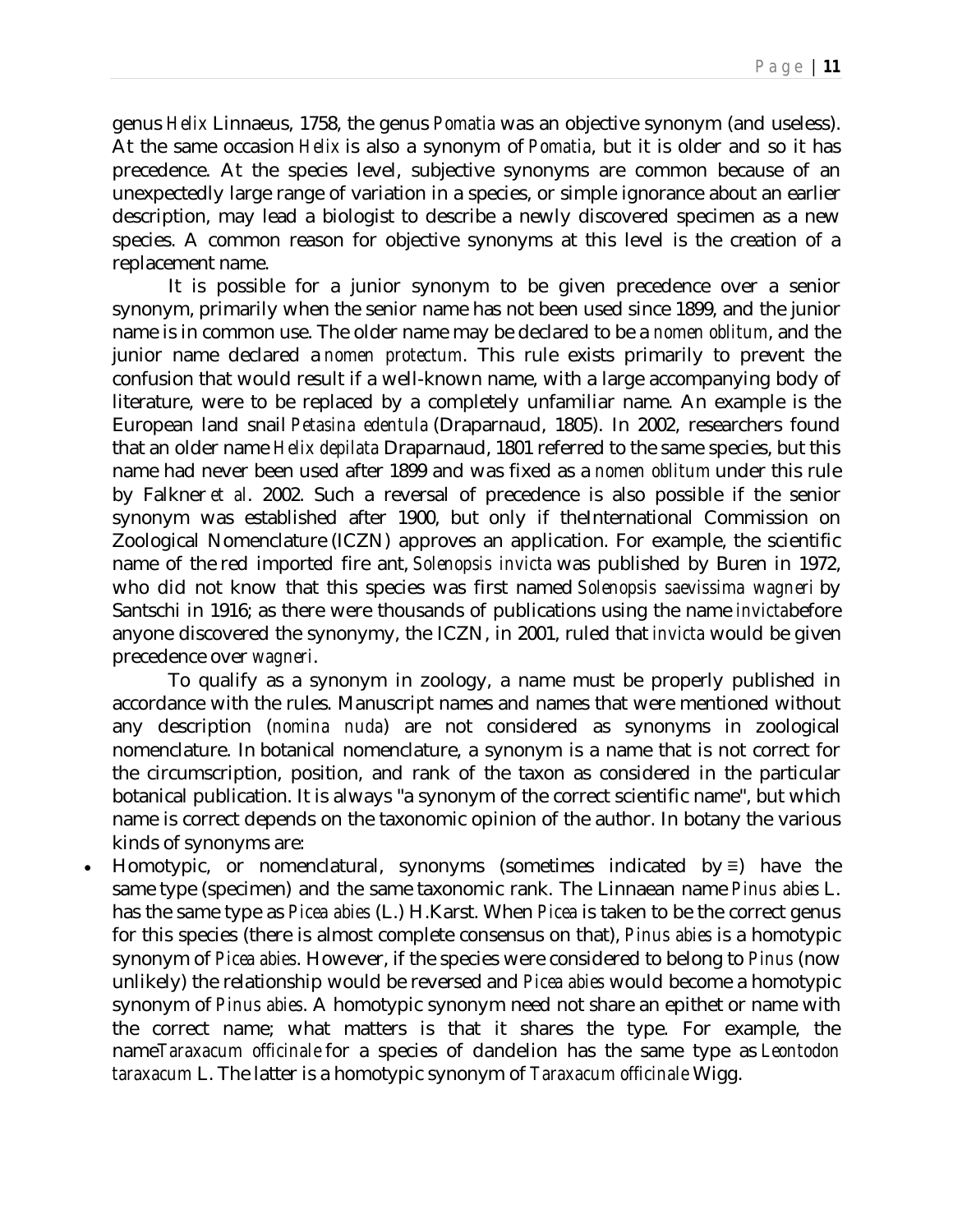Heterotypic, or taxonomic, synonyms (sometimes indicated by =) have different types. Some botanists split the common dandelion into many, quite restricted species. The name of each such species has its own type. When the common dandelion is regarded as including all those small species, the names of all those species are heterotypic synonyms of*Taraxacum officinale* Wigg. Reducing a taxon to a heterotypic synonym is termed "to sink in synonymy" or "as synonym". In botany, although a synonym must be a formally accepted scientific name (a validly published name): a listing of "synonyms", a "synonymy", often contains designations that for some reason did not make it as a formal name, such as manuscript names, or even misidentifications (although it is now the usual practice to list misidentifications separately).

#### **Comparison between Zoology and Botany**

Although the basic principles are fairly similar, the treatment of synonyms in botanical nomenclature differs in detail and terminology from zoological nomenclature, where the correct name is included among synonyms, although as first among equals it is the "senior synonym":

- Synonyms in Botany are comparable to "junior synonyms" in Zoology.
- The homotypic or nomenclatural synonyms in Botany are comparable to "objective synonyms" in Zoology.
- The heterotypic or taxonomic synonyms in Botany are comparable to "subjective synonyms" in Zoology.

#### **Synonym lists**

Scientific papers may include lists of taxa, synonymizing existing taxa and (in some cases) listing references to them.The status of a synonym may be indicated by symbols, as for instance in a system proposed for use in palaeontology by Rudolf Richter. In that system a  $\overline{v}$  before the year would indicate that the authors have inspected the original material; a. that they take on the responsibility for the act of synonymizing the taxa.

#### **Other usage**

The traditional concept of synonymy is often expanded in taxonomic literature to include "pro parte" (or "for part") synonyms. These are caused by splits and circumscriptional changes. They are usually indicated by the abbreviation "p.p." For example:

 When Dandy described *Galium tricornutum*, he cited *G. tricorne* Stokes (1787) pro parte as a synonym, but explicitly excluded the type (specimen) of *G. tricorne* from the new species *G. tricornutum*. Thus *G. tricorne* was subdivided.

The Angiosperm Phylogeny Group's summary of plant classification states that family Verbenaceae "are much reduced compared to a decade or so ago, and many genera have been placed in Lamiaceae", but *Avicennia*, which was once included in Verbenaceae has been moved to Acanthaceae. Thus, it could be said that Verbenaceae pro parte is a synonym of Acanthaceae, and Verbenaceae pro parte is also a synonym of Lamiaceae. However, this terminology is rarely used because it is clearer to reserve the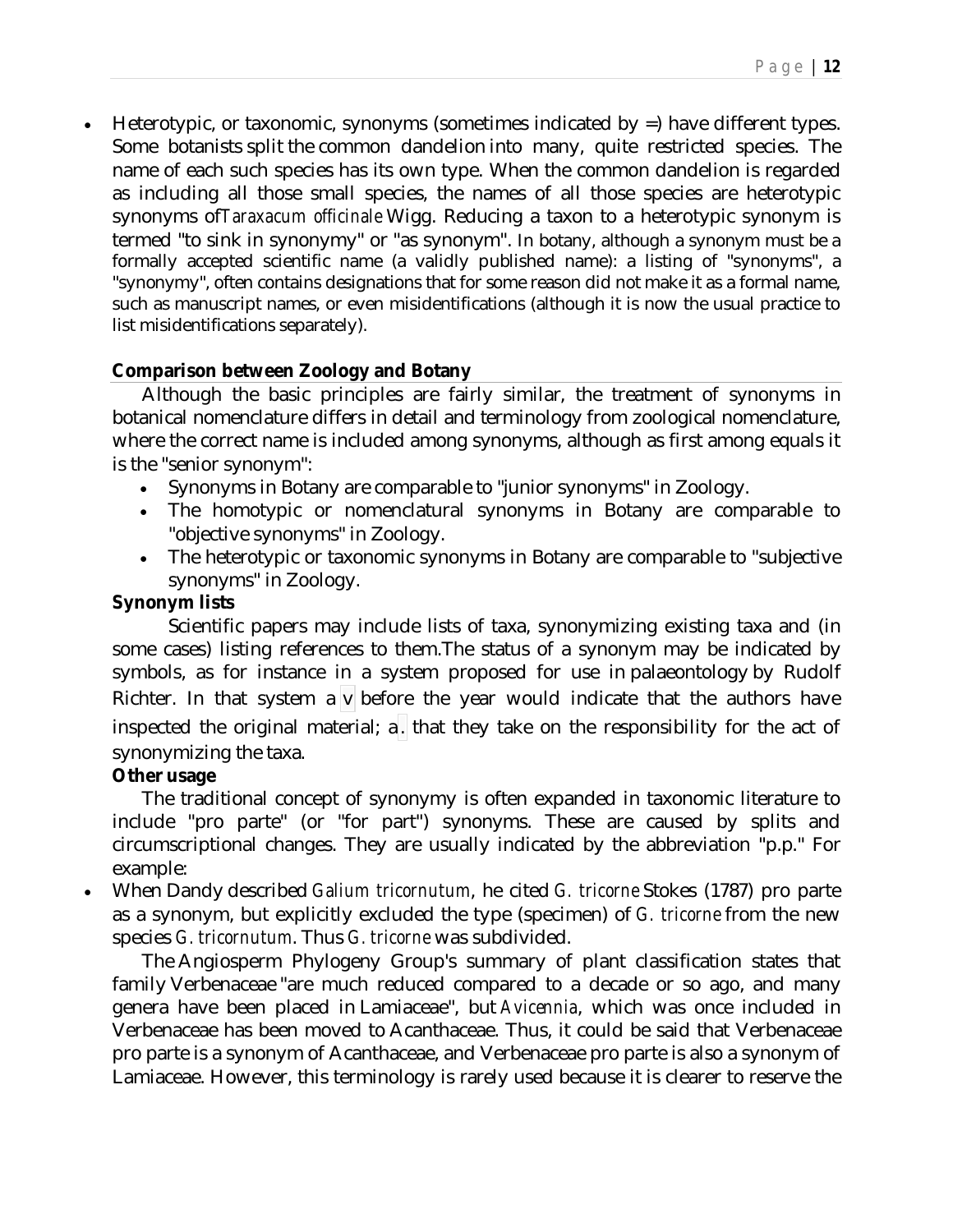term "pro parte" for situations that divide a taxon that includes the type from one that does not.

### **D) LAW OF PRIORITY**

### **Linnaeus (1753)**

**Article-23**. According to the rule, the valid name of a taxon is the oldest available name applied to it, provided that the name is not invalidated by any provisions of this code or has not been suppressed by the commission.

"Priority" means Priority of publication e.g;

*Epitranus erythrogaster*, an insect species described by Cameron, 1888 and the same species was described by several authors-

- *1. Epitranus erythrogaster* Cameron, 1888
- *2. Anacryptus sculpturatus* Crawford, 1910
- *3. Anacrptus kankauensis* Masi,1933
- *4. Arrectoceroides ceylonensis* Mani, 1936

Since the Camerons' name *E. erythrogaster* is the earliest legitimate name, therefore, it is accepted as a valid name (senior synonym) and rest of the names according to law of priority becomes its invalid names (Jr. syn.)

#### **(a) Exceptions:**

A name that is not the oldest available name is nevertheless the valid name of the taxon in question

- (i) If it is conserved under section (b) of this article; or
- (ii) If the commission has expressly validated it.

### **(b) Limitations:**

A name that has remained unused as a senior synonym in the primary Zoological literature for more than 50 years is to be considered a forgotten name (*Nomen oblitum*).

### **(c) Family Group Names:**

A family group taxon formed by the union of two or more taxa of that group takes the oldest valid family group name among those of its components.

### **(d) Genus and Species Group Names:**

- (i) A genus-group taxon formed by the union of two of two or more genus group taxa takes the oldest valid name among those of its components e.g., The valid name of a genus formed by the union of genus A-us, 1850, and subgenus B-us, 1800, is B-us, 1800.
- (ii) A species group taxon formed by the union of two or more species group taxa takes the oldest valid name among those of its components.
- (iii) If the name of a genus or species having subordinate taxa is found to be invalid or unavailable, it must be replaced by the next oldest valid name e.g., Genus Aus, 1850, contains the subgenera A-us, 1850, C-us, 1900, and D-us, 1860. If the name A-us is found to be a junior homonym, it is to be replaced as the name of the genus by D-us, 1860, the next oldest valid name

**Genus-1 Genus-2**